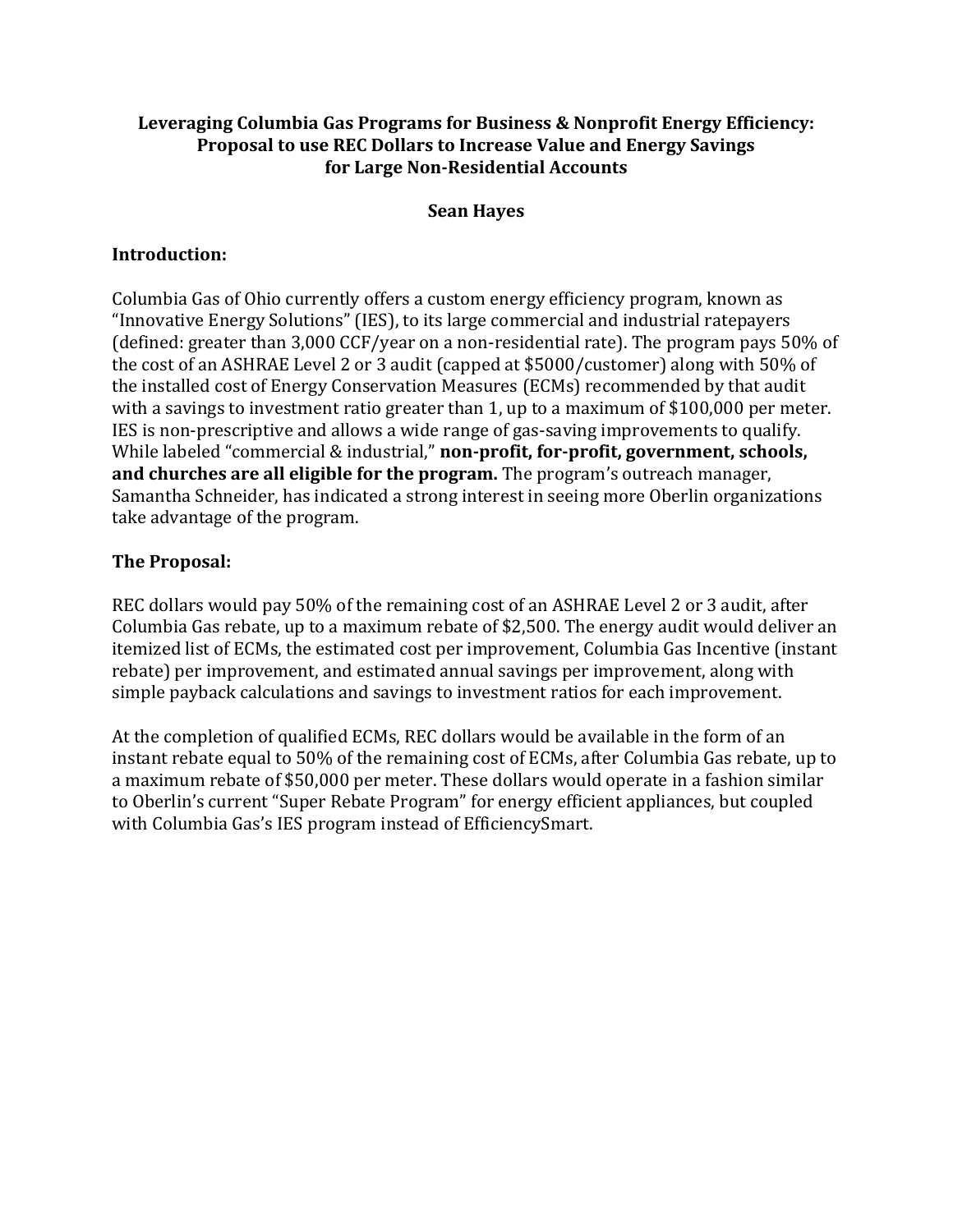### **Program Costs:**

| Item                 | Cost/Unit           | Units         | Subtotal    |
|----------------------|---------------------|---------------|-------------|
| ASHRAE Level 2/3     | $$2500/audit$ (max) | 50 qualifying | \$125,000   |
| Audit                |                     | businesses    |             |
| 50% of ECMs with     | \$50,000/meter      | 50 meters     | \$2,500,000 |
| SIR > 1              | max)                |               |             |
| Additional           | $$25/hour + 35%$    | 1 FTE         | \$70,200    |
| Administrative       | benefits            |               |             |
| Cost (Annual)        |                     |               |             |
| <b>Total (1-Year</b> |                     |               | \$2,695,200 |
| Program)             |                     |               |             |
| <b>Total (5-Year</b> |                     |               | \$2,976,000 |
| Program)             |                     |               |             |

## **Program Savings:**

Annual natural gas savings (CCF, max): 850,000 (0.343 CCF/dollar x \$2.5M) Investment Cost (5-year program, max): \$2,976,000 Estimated Useful Life (years): 20

Net Present Value Projected Savings, max<sup>1</sup>: \$8,367,792

Investment Cost (high, max): \$2,976,000

Savings to Investment Ratio: 2.81 (not including value of Columbia Gas investment or increased infrastructure value)

Annual Carbon Emissions Reduction: 4,515 MT<sup>2</sup> or about 8.5% of Oberlin's current GHG emissions

Additionally, a maximum of \$5,250,000 of Columbia Gas investment would be delivered to Oberlin businesses. If included, these numbers bring the NPV to a projected \$13,617,792. Furthermore, many gas-saving ECMs will yield additional electricity savings not detailed in these projections (presumably all natural gas account holders in Oberlin are also served by OMLPS). These savings could improve the economic value of investing REC dollars beyond lowering electricity and gas usage costs by reducing summer peak loads, which benefits the utility and all ratepayers.

 $\overline{a}$ <sup>1</sup> Net Present Value Assumptions:

<sup>2.5%</sup> – annual gas cost escalation rate

<sup>5.65%</sup> – discount rate

<sup>\$0.573</sup> – year 1 natural gas rate

<sup>\$200/</sup>year – Current Columbia Gas Weatherization Program Avg. Annual Savings

<sup>2</sup> 53.12 kg/thousand cubic feet natural gas